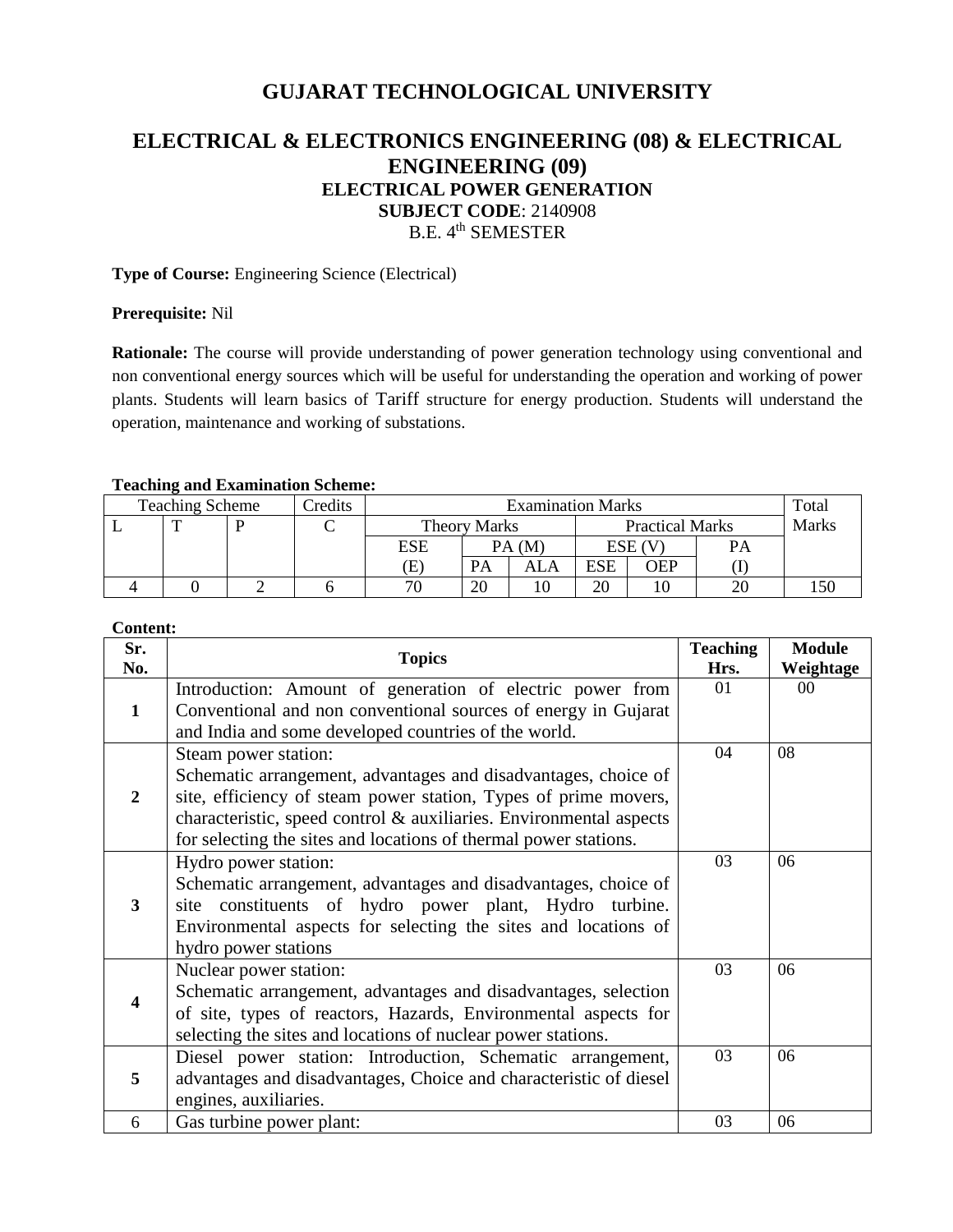|                | Schematic arrangement, advantages and disadvantages of Gas<br>turbine power plant. Open cycle and Closed cycle gas turbine<br>power plant, Combined cycle power plant, Comparison of various                                                                                                                                                                                                                                                                                                                                                                                                                                                                                                                                                                                                                                                                                                                   |    |    |
|----------------|----------------------------------------------------------------------------------------------------------------------------------------------------------------------------------------------------------------------------------------------------------------------------------------------------------------------------------------------------------------------------------------------------------------------------------------------------------------------------------------------------------------------------------------------------------------------------------------------------------------------------------------------------------------------------------------------------------------------------------------------------------------------------------------------------------------------------------------------------------------------------------------------------------------|----|----|
|                | power plants                                                                                                                                                                                                                                                                                                                                                                                                                                                                                                                                                                                                                                                                                                                                                                                                                                                                                                   |    |    |
| $\overline{7}$ | Tariff and Economic aspects in power Generation:<br>Terms commonly used in system operation, various factors<br>affecting cost of generation: Load curves, load duration curves,<br>Connected load, maximum load, Peak load, base load and peak<br>load power plants, load factor, Plant capacity factor, Plant use<br>factor, Demand factor, diversity factor, Cost of power plant,<br>Tariffs                                                                                                                                                                                                                                                                                                                                                                                                                                                                                                                | 05 | 10 |
| 8              | Power Generation by Non Conventional Energy Sources:<br>. Introduction: Need of Renewable energy<br>Fossil fuel based systems<br>٠<br>Impact of fossil fuel based systems<br>Non-conventional energy – seasonal variations and<br>availability<br>Renewable energy – sources and features<br>Distributed energy systems and dispersed generation (DG)                                                                                                                                                                                                                                                                                                                                                                                                                                                                                                                                                          | 03 | 06 |
| 9              | Photovoltaic Power Conversion systems:<br>Solar radiation spectrum.<br>$\bullet$<br>Radiation measurement.<br>Applications of solar thermal systems<br>1. Heating<br>2. Cooling<br>3. Drying<br>4. Distillation<br><b>5.</b> Power generation<br>Solar Photovoltaic(SPV) systems<br>1. Operating principle<br>2. Photovoltaic cell concepts<br>3. Types of solar cells, fabrication of SPV cells<br>4. Cell, module, array (Series and parallel<br>connections)<br>5. SPV system components and their characteristics,<br>applications<br>6. Block diagram of general SPV system<br>7. Battery sizing and Array sizing<br>Applications of Solar Photovoltaic systems<br>1. Battery charging<br>2. Pumping<br>3. Lighting<br>Green Building (Solar - thermal, Solar - PV)<br>1. Sizing residential systems<br>2. Batteries and Inverters<br>Present Status of PV in India<br>Governmental incentives, Numerical | 08 | 16 |
| 10             |                                                                                                                                                                                                                                                                                                                                                                                                                                                                                                                                                                                                                                                                                                                                                                                                                                                                                                                | 09 | 16 |
|                | Wind Power Conversion System:                                                                                                                                                                                                                                                                                                                                                                                                                                                                                                                                                                                                                                                                                                                                                                                                                                                                                  |    |    |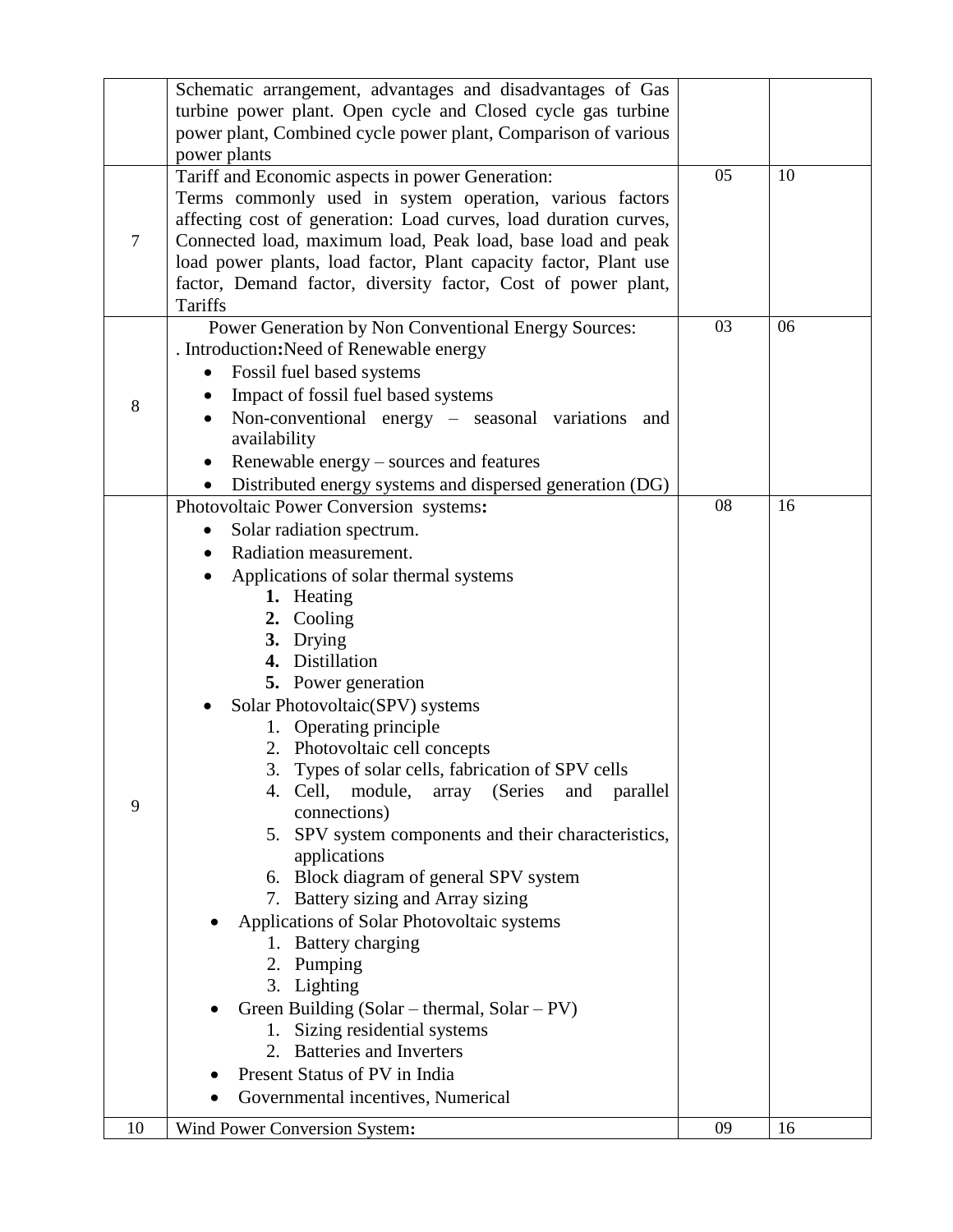|    | Introduction to wind energy<br>$\bullet$                                                                |    |    |
|----|---------------------------------------------------------------------------------------------------------|----|----|
|    | basic principles of wind energy conversion                                                              |    |    |
|    | forces on the blade<br>$\bullet$                                                                        |    |    |
|    | power in the wind – maximum power<br>$\bullet$                                                          |    |    |
|    | wind energy conversion $-$ wind data and (qualitative<br>$\bullet$<br>treatment only) energy estimation |    |    |
|    | Basic components of wind energy conversion systems                                                      |    |    |
|    | classifications of WECS-HAWT, VAWT, Geared wind<br>$\bullet$                                            |    |    |
|    | power plants (WPPs), direct-drive WPPs and Hybrid (semi-<br>geared) WPPs                                |    |    |
|    | Schemes of electric generation                                                                          |    |    |
|    | Squirrel Cage Induction Generators (SCIG), wound rotor<br>$\bullet$                                     |    |    |
|    | (WRIG), doubly-fed (DFIG), wound rotor synchronous                                                      |    |    |
|    | generator (WRSG), Permanent magnet synchronous                                                          |    |    |
|    | generator (PMSG)                                                                                        |    |    |
|    | Comparison/advantages and disadvantages of WECS.                                                        |    |    |
|    | Site selection considerations. Numerical                                                                |    |    |
| 11 | Substation                                                                                              | 05 | 10 |
|    | Classification of Substations, substation equipments, Specification                                     |    |    |
|    | and selection of equipments, Site selection of substation                                               |    |    |
| 12 | <b>Neutral Earthing:</b>                                                                                |    | 10 |
|    | Introduction, isolated neutral, earth neutral systems-solid, resistance,                                |    |    |
|    | reactance. Arc suppression coil, voltage transformer and earthing,                                      |    |    |
|    | transformer, earthing systems.                                                                          |    |    |

### **Suggested Specification table with Marks (Theory):**

| <b>Distribution of Theory Marks</b> |       |         |         |         |  |  |
|-------------------------------------|-------|---------|---------|---------|--|--|
| R Level                             | Level | A Level | N Level | E Level |  |  |
| 35%                                 | 35%   | .5%     | 10-15%  | 0-05%   |  |  |

**Legends: R: Remembrance; U: Understanding; A: Application, N: Analyze and E: Evaluate and above Levels (Revised Bloom's Taxonomy)**

Note: This specification table shall be treated as a general guideline for students and teachers. The actual distribution of marks in the question paper may vary slightly from above table.

#### **Reference Books:**

- **1.** A Text book of Power System Engineering, A Chakrabarti, M. L Soni, P. V. Gupta, U. S. Bhatnagar, Dhanpat Rai Publication
- **2.** Renewable Energy Technologies, Solanki, Chetan S. , PHI Learning, New Delhi, 2011
- **3.** Wind Power Technology, Earnest, Joshua, PHI Learning, New Delhi, 2013
- **4.** Renewable Energy Sources for Sustainable Development, N.S. Rathore and N. L. Panwar, New India Publishing Agency, New Delhi
- **5.** Wind Power in Power System, Thomas Ackermann, John Willey &Sons, 2005
- **6.** Renewable Energy Resources, J. Twidell and T. Weir, E & F N Spon Ltd, London, 1999
- **7.** [Electric Power Generation: Transmission and Distribution,](http://www.googleadservices.com/pagead/aclk?sa=L&ai=C-o4yK6plVOG4NNeouATI_IDYBJTju5QFzPPQhJ8B_M_k6fwBCAYQASgEYOXS5IOoDqABrOW61QPIAQeqBCNP0K4OdmbodVMg6SDR_NraZ738th_eUUOVwRKJUtWhQdIEfsAFBYgGAaAGJoAHvJrFKpAHA6gHpr4b4BKRiJS8vc6nragB&ohost=www.google.co.in&cid=5GiKUxOZLaizFYIK7f8AzBooJ3Lm-ZVjB6ATs2ca5aGmsVg&sig=AOD64_3LsQk0ixFpMjNH30OBoMmmz_lE-A&ctype=5&rct=j&q=&ved=0CIEBELsX&adurl=http://www.amazon.in/Electric-Power-Generation-Transmission-Distribution/dp/8120335600%3Ftag%3Dgooginhydr18418-21) S. N. Singh, PHI Learning, New
- **8.** Electrical Power, Dr. S.L. Uppal

### **Course Outcomes:**

After learning the course the students should be able to: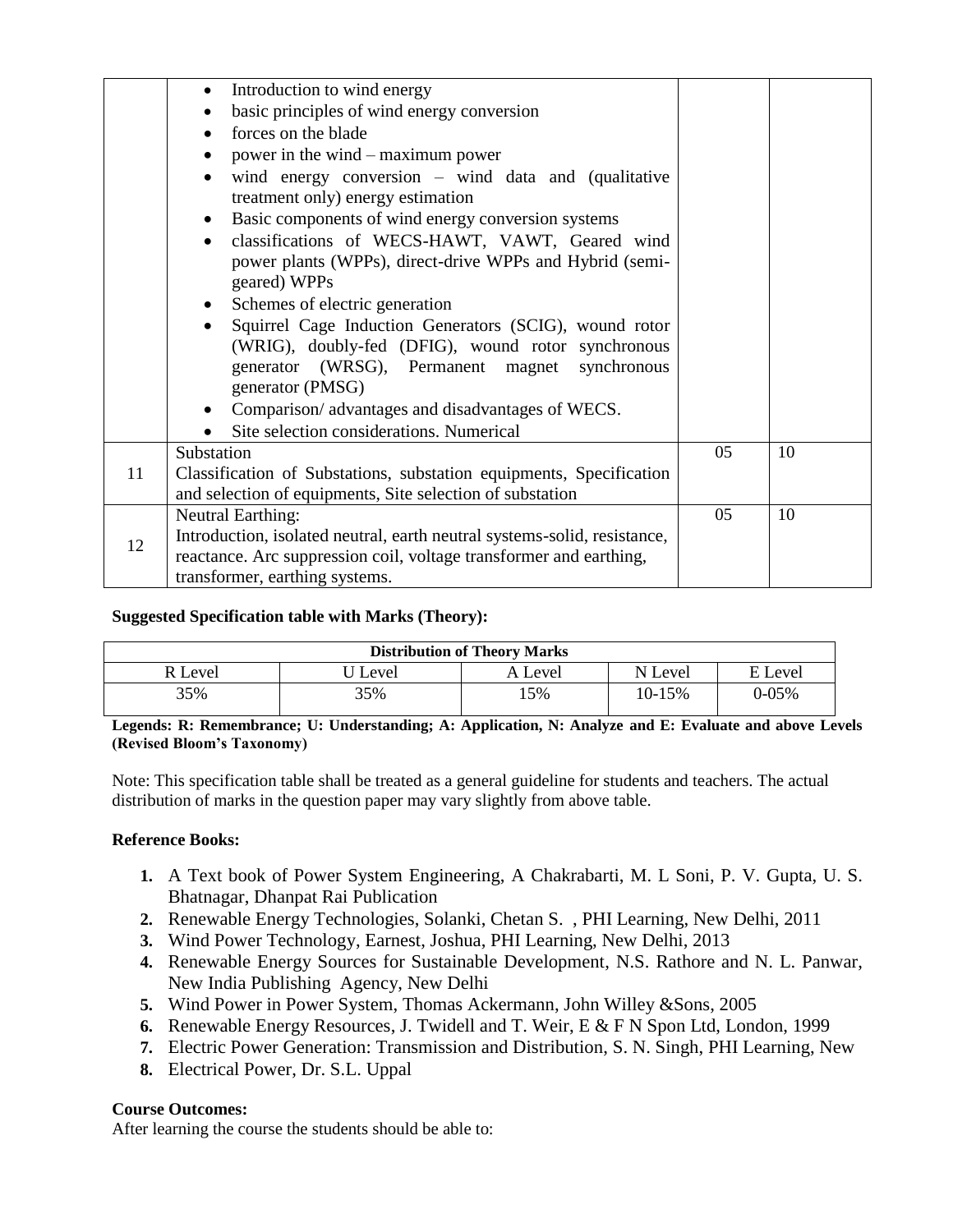- 1. Describe the working of thermal power station (TPS) using single line diagram and state the functions of the major equipment and auxiliaries of a TPS.
- 2. Explain hydro energy conversion process with block diagrams and identify the appropriate site for it.
- 3. Explain the working of Nuclear power station.
- 4. Describe the working ofDiesel power station and Gas turbine power plant.
- 5. Compare various economic aspects of different types of Tariffs.
- 6. Classify various substations and describe working of its equipments.
- 7. Measure earth resistance.
- 8. Describe and compare various types of Neutral Earthing.
- 9. Measure Solar insolation using Optical pyranometer
- 10. Obtain I-V characteristics and performance analysis of Solar cell/module/Array modelling,
- 11. Design module and its output analysis
- 12. Identify various components of Wind Energy Conversion system.
- 13. Prepare economic analysis for Commercial/ Industrial/ Residential PV energy conservation systems.
- 14. Compare various generating systems of Wind farm.

# **List of Experiments: (This is a suggestive list only)**

- 1. Interpret the line diagram of Thermal Power Station (T.P.S.) and main cycles & explain working of T. P. S.
- 2. Prepare technical report of visit to a nearby T.P.S./Prepare a report on thermal power stations in Gujarat by collecting data from Internet
- 3. Study on load curve preparation and its interpretation.
- 4. Prepare technical report of visit to a nearby H.P.S./Prepare a report on Hydro power stations in Gujarat by collecting data from Internet.
- 5. Visit the website of MNRE/GEDA and prepare a report.
- 6. Draw and Interpret schematic diagram of gas based power plant
- 7. Study and working of various Equipments used in Diesel power plant/Diesel power plant
- 8. Study and working of various Equipments used in Nuclear power plant/Nuclear power plant
- 9. Study of Substation layout and equipments used in substations
- 10. Solar insolation measurement using Optical **pyranometer**
- 11. Solar cell/module/Array modelling, I-V char and performance analysis
- 12. PV module design and output analysis
- 13. Energy Conversion in Wind. (Prototype Wind Mill of 500W)
- 14. Case studies of Commercial/ Industrial/ Residential PV energy conservation systems and their economic analysis
- 15. Visit of Wind farm. Analysis of various aspects of wind farm
- 16. Study of Lead Acid Battery as a energy storage.
- 17. Wind power and annual energy estimation from wind data.
- 18. Pay back analysis, financial work sheet of a renewable energy project

# **Design based Problems (DP)/Open Ended Problem:**

# **Major Equipment:**

- 1. Model s of various equipments used in power plants/ power plants
- 2. Solar module.